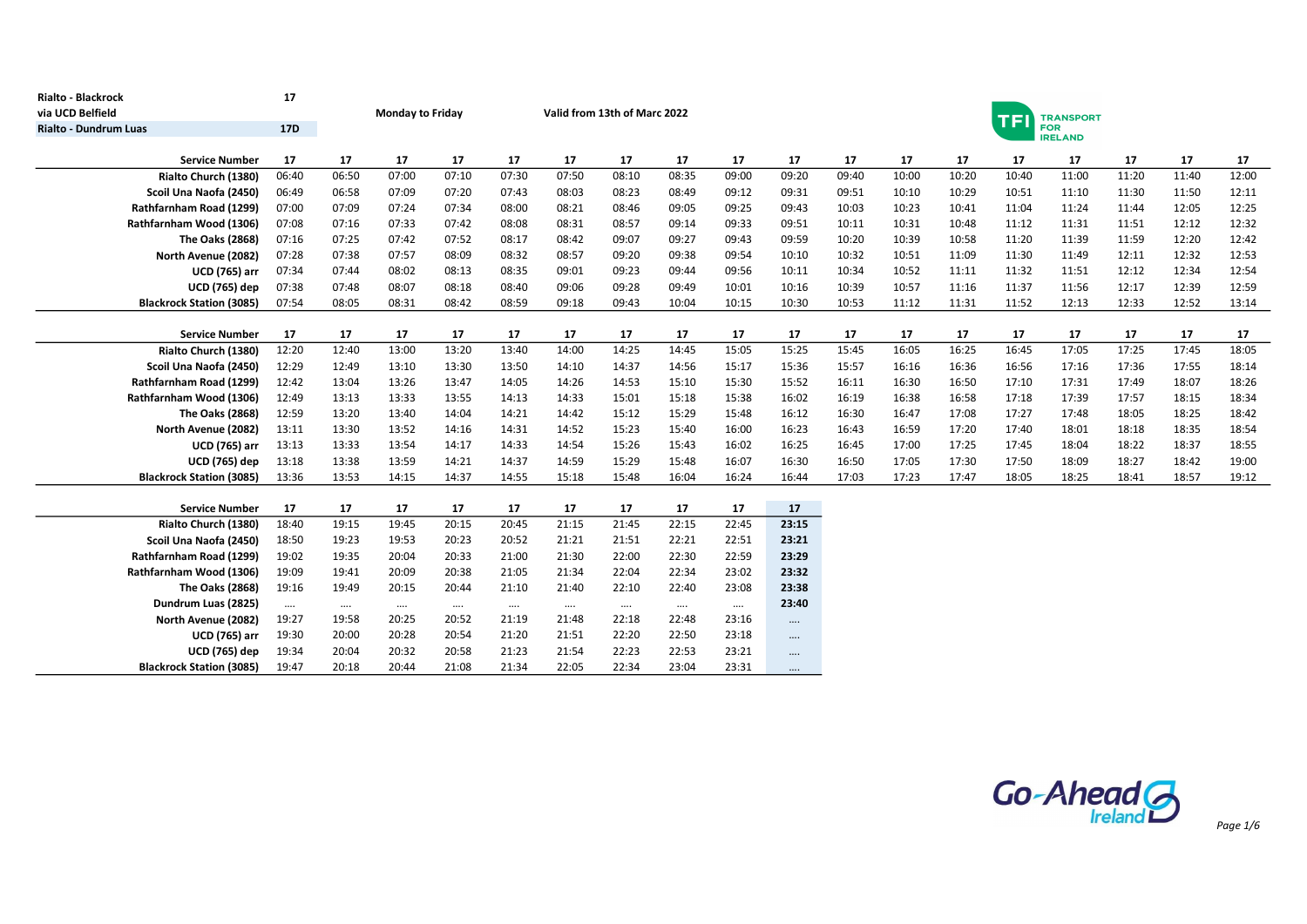| <b>Blackrock - Rialto</b><br>via UCD Belfield | 17         |          | <b>Monday to Friday</b> |          |          |          | Valid from 13th of Marc 2022 |          |          |          | <b>TRANSPORT</b><br><b>TF</b> |          |          |          |          |          |          |          |  |  |  |
|-----------------------------------------------|------------|----------|-------------------------|----------|----------|----------|------------------------------|----------|----------|----------|-------------------------------|----------|----------|----------|----------|----------|----------|----------|--|--|--|
| Dundrum - Rialto                              | <b>17D</b> |          |                         |          |          |          |                              |          |          |          | <b>FOR</b><br><b>IRELAND</b>  |          |          |          |          |          |          |          |  |  |  |
| <b>Service Number</b>                         | <b>17D</b> | 17       | 17                      | 17       | 17       | 17       | 17                           | 17       | 17       | 17       | 17                            | 17       | 17       | 17       | 17       | 17       | 17       | 17       |  |  |  |
| <b>Blackrock Station (3085)</b>               | $\cdots$   | 06:45    | 07:15                   | 07:35    | 07:55    | 08:15    | 08:35                        | 08:55    | 09:20    | 09:40    | 10:00                         | 10:20    | 10:40    | 11:00    | 11:20    | 11:40    | 12:00    | 12:20    |  |  |  |
| <b>UCD (765) arr</b>                          | $\cdots$   | 06:53    | 07:28                   | 07:50    | 08:10    | 08:33    | 08:52                        | 09:08    | 09:32    | 09:52    | 10:11                         | 10:31    | 10:51    | 11:10    | 11:31    | 11:51    | 12:11    | 12:32    |  |  |  |
| <b>UCD</b> (765) dep                          | $\cdots$   | 06:57    | 07:33                   | 07:55    | 08:15    | 08:38    | 08:57                        | 09:13    | 09:37    | 09:57    | 10:16                         | 10:36    | 10:56    | 11:15    | 11:36    | 11:56    | 12:15    | 12:37    |  |  |  |
| North Avenue (2072)                           | $\cdots$   | 07:03    | 07:38                   | 08:02    | 08:22    | 08:45    | 09:04                        | 09:20    | 09:45    | 10:03    | 10:22                         | 10:42    | 11:02    | 11:22    | 11:43    | 12:03    | 12:24    | 12:43    |  |  |  |
| Dundrum Luas (2825)                           | 06:40      | $\cdots$ | $\cdots$                | $\cdots$ | $\cdots$ | $\cdots$ | $\cdots$                     | $\cdots$ | $\cdots$ | $\cdots$ | $\cdots$                      | $\cdots$ | $\cdots$ | $\cdots$ | $\cdots$ | $\cdots$ | $\cdots$ | $\cdots$ |  |  |  |
| Notre Dame School (2867)                      | 06:42      | 07:13    | 07:50                   | 08:21    | 08:40    | 08:59    | 09:16                        | 09:32    | 09:56    | 10:14    | 10:34                         | 10:53    | 11:14    | 11:33    | 11:53    | 12:17    | 12:37    | 12:58    |  |  |  |
| St Mary's School (1329)                       | 06:49      | 07:21    | 07:59                   | 08:30    | 08:49    | 09:08    | 09:24                        | 09:38    | 10:02    | 10:20    | 10:41                         | 11:01    | 11:22    | 11:40    | 12:01    | 12:25    | 12:45    | 13:05    |  |  |  |
| Terenure (1336)                               | 06:54      | 07:26    | 08:08                   | 08:40    | 08:57    | 09:15    | 09:32                        | 09:45    | 10:07    | 10:26    | 10:46                         | 11:08    | 11:28    | 11:48    | 12:08    | 12:33    | 12:51    | 13:11    |  |  |  |
| Scoil Colm (2466)                             | 07:06      | 07:39    | 08:22                   | 08:55    | 09:10    | 09:27    | 09:43                        | 09:56    | 10:16    | 10:38    | 10:58                         | 11:18    | 11:39    | 12:00    | 12:20    | 12:44    | 13:04    | 13:24    |  |  |  |
| Rialto Church (1367)                          | 07:18      | 07:52    | 08:34                   | 09:06    | 09:20    | 09:38    | 09:55                        | 10:08    | 10:26    | 10:48    | 11:09                         | 11:28    | 11:49    | 12:10    | 12:30    | 12:54    | 13:14    | 13:34    |  |  |  |
|                                               |            |          |                         |          |          |          |                              |          |          |          |                               |          |          |          |          |          |          |          |  |  |  |
| <b>Service Number</b>                         | 17         | 17       | 17                      | 17       | 17       | 17       | 17                           | 17       | 17       | 17       | 17                            | 17       | 17       | 17       | 17       | 17       | 17       | 17       |  |  |  |
| <b>Blackrock Station (3085)</b>               | 12:40      | 13:00    | 13:20                   | 13:40    | 14:00    | 14:20    | 14:40                        | 15:00    | 15:20    | 15:40    | 16:00                         | 16:20    | 16:40    | 17:00    | 17:20    | 17:40    | 18:00    | 18:20    |  |  |  |
| <b>UCD (765) arr</b>                          | 12:51      | 13:12    | 13:34                   | 13:53    | 14:11    | 14:34    | 14:52                        | 15:12    | 15:34    | 15:54    | 16:11                         | 16:33    | 16:52    | 17:13    | 17:34    | 17:51    | 18:11    | 18:31    |  |  |  |
| <b>UCD</b> (765) dep                          | 12:56      | 13:17    | 13:39                   | 13:58    | 14:15    | 14:39    | 14:57                        | 15:14    | 15:39    | 15:57    | 16:15                         | 16:38    | 16:57    | 17:18    | 17:39    | 17:55    | 18:16    | 18:36    |  |  |  |
| North Avenue (2072)                           | 13:03      | 13:22    | 13:44                   | 14:05    | 14:23    | 14:46    | 15:06                        | 15:25    | 15:47    | 16:08    | 16:27                         | 16:46    | 17:07    | 17:28    | 17:47    | 18:05    | 18:24    | 18:43    |  |  |  |
| Notre Dame School (2867)                      | 13:16      | 13:36    | 13:59                   | 14:18    | 14:36    | 14:59    | 15:23                        | 15:43    | 16:03    | 16:26    | 16:45                         | 17:03    | 17:25    | 17:44    | 18:04    | 18:23    | 18:40    | 18:57    |  |  |  |
| St Mary's School (1329)                       | 13:24      | 13:44    | 14:07                   | 14:28    | 14:45    | 15:08    | 15:33                        | 15:53    | 16:14    | 16:35    | 16:54                         | 17:13    | 17:35    | 17:53    | 18:14    | 18:32    | 18:49    | 19:06    |  |  |  |
| Terenure (1336)                               | 13:31      | 13:51    | 14:14                   | 14:34    | 14:52    | 15:15    | 15:40                        | 15:59    | 16:20    | 16:43    | 17:03                         | 17:22    | 17:43    | 18:01    | 18:22    | 18:40    | 18:56    | 19:13    |  |  |  |
| Scoil Colm (2466)                             | 13:44      | 14:05    | 14:27                   | 14:49    | 15:05    | 15:28    | 15:58                        | 16:13    | 16:34    | 16:57    | 17:14                         | 17:35    | 17:56    | 18:14    | 18:34    | 18:55    | 19:10    | 19:24    |  |  |  |
| Rialto Church (1367)                          | 13:54      | 14:15    | 14:37                   | 14:59    | 15:17    | 15:38    | 16:09                        | 16:25    | 16:45    | 17:07    | 17:24                         | 17:44    | 18:07    | 18:23    | 18:45    | 19:04    | 19:20    | 19:35    |  |  |  |
| <b>Service Number</b>                         | 17         | 17       | 17                      | 17       | 17       | 17       | 17                           | 17       | 17       | 17       |                               |          |          |          |          |          |          |          |  |  |  |
| <b>Blackrock Station (3085)</b>               | 18:45      | 19:05    | 19:35                   | 20:05    | 20:40    | 21:10    | 21:40                        | 22:15    | 22:45    | 23:15    |                               |          |          |          |          |          |          |          |  |  |  |
| <b>UCD (765) arr</b>                          | 18:55      | 19:15    | 19:44                   | 20:14    | 20:49    | 21:18    | 21:46                        | 22:22    | 22:51    | 23:22    |                               |          |          |          |          |          |          |          |  |  |  |
| <b>UCD</b> (765) dep                          | 19:00      | 19:19    | 19:48                   | 20:19    | 20:53    | 21:22    | 21:50                        | 22:25    | 22:54    | 23:25    |                               |          |          |          |          |          |          |          |  |  |  |
| North Avenue (2072)                           | 19:06      | 19:26    | 19:54                   | 20:24    | 20:58    | 21:27    | 21:55                        | 22:29    | 22:59    | 23:30    |                               |          |          |          |          |          |          |          |  |  |  |
| Notre Dame School (2867)                      | 19:19      | 19:37    | 20:06                   | 20:35    | 21:08    | 21:37    | 22:05                        | 22:37    | 23:07    | 23:39    |                               |          |          |          |          |          |          |          |  |  |  |
| St Mary's School (1329)                       | 19:26      | 19:44    | 20:13                   | 20:42    | 21:15    | 21:43    | 22:11                        | 22:43    | 23:12    | 23:44    |                               |          |          |          |          |          |          |          |  |  |  |
| Terenure (1336)                               | 19:32      | 19:51    | 20:18                   | 20:48    | 21:20    | 21:48    | 22:16                        | 22:46    | 23:15    | 23:47    |                               |          |          |          |          |          |          |          |  |  |  |
| Scoil Colm (2466)                             | 19:44      | 20:02    | 20:28                   | 20:58    | 21:29    | 21:57    | 22:24                        | 22:55    | 23:23    | 23:54    |                               |          |          |          |          |          |          |          |  |  |  |
| Rialto Church (1367)                          | 19:53      | 20:13    | 20:38                   | 21:07    | 21:37    | 22:04    | 22:32                        | 23:02    | 23:30    | 24:01    |                               |          |          |          |          |          |          |          |  |  |  |

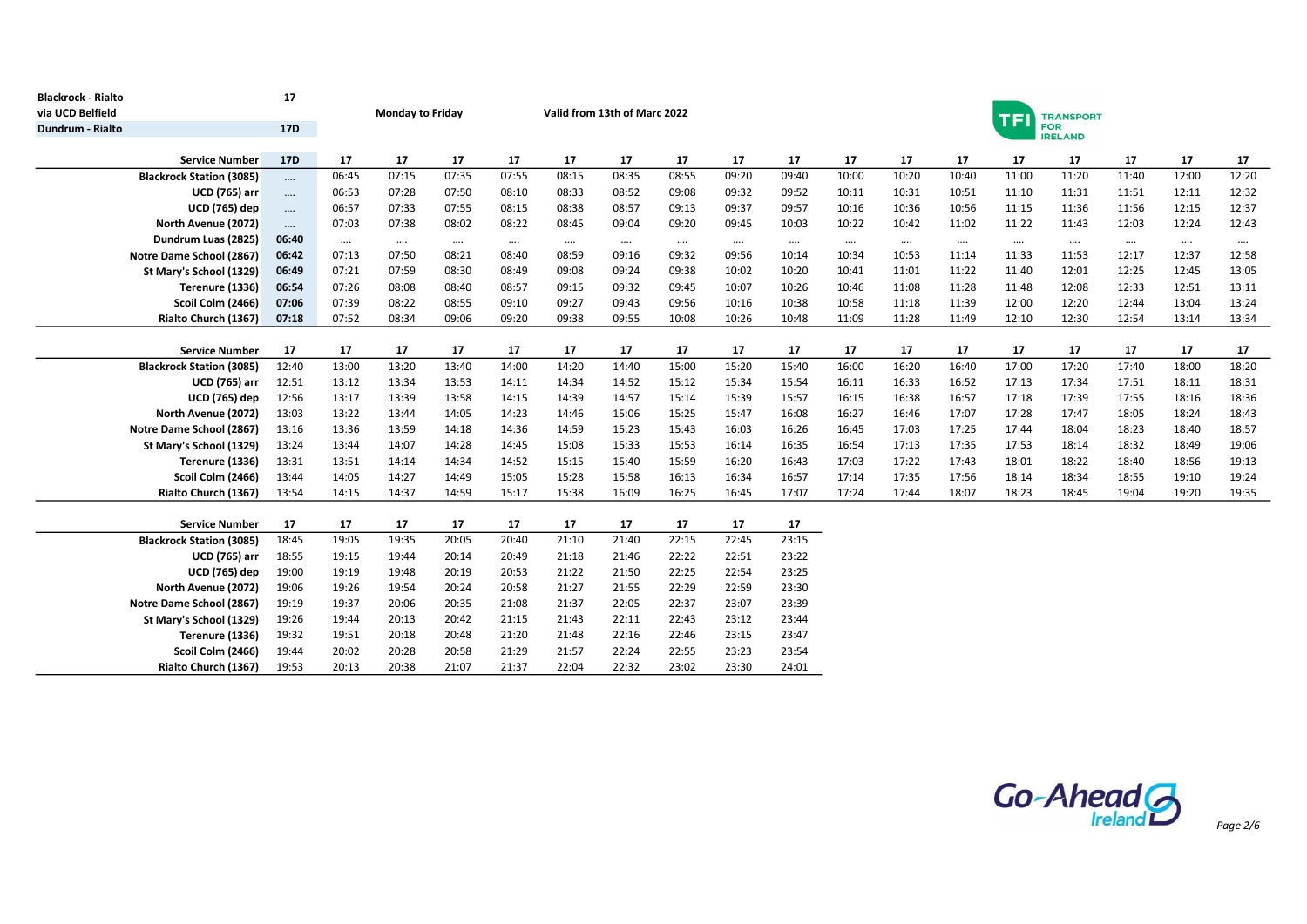| Rialto - Blackrock                                 | 17             |                |                |                |                |                |                              |       |       |       |       |                              |       |       |                  |       |       |       |  |
|----------------------------------------------------|----------------|----------------|----------------|----------------|----------------|----------------|------------------------------|-------|-------|-------|-------|------------------------------|-------|-------|------------------|-------|-------|-------|--|
| via UCD Belfield                                   |                |                | Saturday       |                |                |                | Valid from 13th of Marc 2022 |       |       |       |       |                              |       | Ŧ     | <b>TRANSPORT</b> |       |       |       |  |
| <b>Rialto - Dundrum Luas</b>                       | <b>17D</b>     |                |                |                |                |                |                              |       |       |       |       | <b>FOR</b><br><b>IRELAND</b> |       |       |                  |       |       |       |  |
| <b>Service Number</b>                              | 17             | 17             | 17             | 17             | 17             | 17             | 17                           | 17    | 17    | 17    | 17    | 17                           | 17    | 17    | 17               | 17    | 17    | 17    |  |
| Rialto Church (1380)                               | 06:40          | 07:15          | 07:45          | 08:15          | 08:45          | 09:05          | 09:20                        | 09:40 | 10:00 | 10:20 | 10:40 | 11:00                        | 11:20 | 11:40 | 12:00            | 12:20 | 12:40 | 13:00 |  |
| Scoil Una Naofa (2450)                             | 06:46          | 07:21          | 07:52          | 08:22          | 08:52          | 09:13          | 09:28                        | 09:48 | 10:08 | 10:28 | 10:48 | 11:08                        | 11:29 | 11:49 | 12:09            | 12:29 | 12:49 | 13:09 |  |
| Rathfarnham Road (1299)                            | 06:55          | 07:30          | 08:01          | 08:31          | 09:03          | 09:24          | 09:39                        | 09:59 | 10:19 | 10:42 | 11:02 | 11:23                        | 11:43 | 12:03 | 12:23            | 12:43 | 13:03 | 13:23 |  |
| Rathfarnham Wood (1306)                            | 06:58          | 07:33          | 08:05          | 08:35          | 09:08          | 09:29          | 09:47                        | 10:07 | 10:27 | 10:50 | 11:10 | 11:31                        | 11:54 | 12:14 | 12:34            | 12:54 | 13:14 | 13:34 |  |
| <b>The Oaks (2868)</b>                             | 07:04          | 07:39          | 08:11          | 08:41          | 09:14          | 09:35          | 09:55                        | 10:15 | 10:35 | 10:59 | 11:19 | 11:40                        | 12:03 | 12:23 | 12:43            | 13:03 | 13:25 | 13:45 |  |
| North Avenue (2082)                                | 07:12          | 07:47          | 08:19          | 08:50          | 09:23          | 09:45          | 10:05                        | 10:25 | 10:45 | 11:09 | 11:29 | 11:52                        | 12:15 | 12:35 | 12:55            | 13:15 | 13:37 | 13:57 |  |
| <b>UCD (765) arr</b>                               | 07:15          | 07:50          | 08:22          | 08:53          | 09:26          | 09:48          | 10:08                        | 10:28 | 10:48 | 11:12 | 11:34 | 11:55                        | 12:18 | 12:38 | 12:58            | 13:18 | 13:40 | 14:00 |  |
| <b>UCD (765) dep</b>                               | 07:17          | 07:52          | 08:24          | 08:55          | 09:28          | 09:51          | 10:12                        | 10:32 | 10:52 | 11:16 | 11:38 | 11:59                        | 12:22 | 12:42 | 13:02            | 13:22 | 13:44 | 14:04 |  |
| <b>Blackrock Station (3085)</b>                    | 07:28          | 08:03          | 08:35          | 09:06          | 09:39          | 10:03          | 10:24                        | 10:44 | 11:04 | 11:31 | 11:51 | 12:12                        | 12:34 | 12:54 | 13:14            | 13:34 | 13:56 | 14:16 |  |
|                                                    |                |                |                |                |                |                |                              |       |       |       |       |                              |       |       |                  |       |       |       |  |
| <b>Service Number</b>                              | 17             | 17             | 17             | 17             | 17             | 17             | 17                           | 17    | 17    | 17    | 17    | 17                           | 17    | 17    | 17               | 17    | 17    | 17    |  |
| Rialto Church (1380)                               | 13:20          | 13:40          | 14:00          | 14:20          | 14:40          | 15:00          | 15:20                        | 15:40 | 16:00 | 16:20 | 16:40 | 17:10                        | 17:40 | 18:10 | 18:40            | 19:10 | 19:40 | 20:15 |  |
| Scoil Una Naofa (2450)                             | 13:29          | 13:49          | 14:09          | 14:29          | 14:49          | 15:09          | 15:29                        | 15:49 | 16:09 | 16:29 | 16:49 | 17:19                        | 17:49 | 18:19 | 18:48            | 19:18 | 19:47 | 20:22 |  |
| Rathfarnham Road (1299)                            | 13:43          | 14:02          | 14:22          | 14:42          | 15:02          | 15:22          | 15:42                        | 16:01 | 16:21 | 16:41 | 17:00 | 17:30                        | 18:00 | 18:30 | 18:59            | 19:28 | 19:57 | 20:32 |  |
| Rathfarnham Wood (1306)                            | 13:52          | 14:11          | 14:31          | 14:51          | 15:09          | 15:29          | 15:49                        | 16:08 | 16:28 | 16:48 | 17:07 | 17:37                        | 18:07 | 18:35 | 19:04            | 19:33 | 20:02 | 20:37 |  |
| <b>The Oaks (2868)</b>                             | 14:03          | 14:22          | 14:42          | 15:02          | 15:16          | 15:36          | 15:56                        | 16:15 | 16:35 | 16:55 | 17:16 | 17:46                        | 18:15 | 18:41 | 19:10            | 19:40 | 20:08 | 20:43 |  |
| North Avenue (2082)                                | 14:15          | 14:34          | 14:54          | 15:14          | 15:28          | 15:48          | 16:08                        | 16:27 | 16:47 | 17:07 | 17:26 | 17:56                        | 18:25 | 18:51 | 19:20            | 19:48 | 20:17 | 20:51 |  |
| <b>UCD (765) arr</b>                               | 14:18          | 14:37          | 14:57          | 15:17          | 15:31          | 15:51          | 16:11                        | 16:30 | 16:50 | 17:10 | 17:29 | 17:59                        | 18:28 | 18:54 | 19:23            | 19:51 | 20:20 | 20:54 |  |
| <b>UCD (765) dep</b>                               | 14:22          | 14:41          | 15:01          | 15:21          | 15:35          | 15:55          | 16:15                        | 16:34 | 16:54 | 17:14 | 17:33 | 18:03                        | 18:32 | 18:58 | 19:27            | 19:55 | 20:23 | 20:57 |  |
| <b>Blackrock Station (3085)</b>                    | 14:34          | 14:53          | 15:13          | 15:33          | 15:48          | 16:08          | 16:28                        | 16:46 | 17:06 | 17:26 | 17:45 | 18:15                        | 18:44 | 19:10 | 19:38            | 20:06 | 20:34 | 21:08 |  |
|                                                    |                |                |                |                |                |                |                              |       |       |       |       |                              |       |       |                  |       |       |       |  |
| <b>Service Number</b>                              | 17             | 17             | 17             | 17             | 17             | <b>17D</b>     |                              |       |       |       |       |                              |       |       |                  |       |       |       |  |
| Rialto Church (1380)                               | 20:45          | 21:15          | 21:45          | 22:15          | 22:45          | 23:15          |                              |       |       |       |       |                              |       |       |                  |       |       |       |  |
| Scoil Una Naofa (2450)                             | 20:52          | 21:22          | 21:52          | 22:22          | 22:52          | 23:22          |                              |       |       |       |       |                              |       |       |                  |       |       |       |  |
| Rathfarnham Road (1299)<br>Rathfarnham Wood (1306) | 21:01          | 21:31          | 22:01<br>22:05 | 22:30<br>22:34 | 22:59          | 23:29<br>23:33 |                              |       |       |       |       |                              |       |       |                  |       |       |       |  |
|                                                    | 21:05          | 21:35          |                |                | 23:03          |                |                              |       |       |       |       |                              |       |       |                  |       |       |       |  |
| <b>The Oaks (2868)</b>                             | 21:11          | 21:41          | 22:11          | 22:40          | 23:09          | 23:39          |                              |       |       |       |       |                              |       |       |                  |       |       |       |  |
| Dundrum Luas (2825)                                | $\cdots$       | $\cdots$       | $\cdots$       | $\cdots$       | $\cdots$       | 23:41          |                              |       |       |       |       |                              |       |       |                  |       |       |       |  |
| North Avenue (2082)<br><b>UCD (765) arr</b>        | 21:19<br>21:22 | 21:49<br>21:52 | 22:19<br>22:22 | 22:48<br>22:51 | 23:17          | $\cdots$       |                              |       |       |       |       |                              |       |       |                  |       |       |       |  |
| <b>UCD</b> (765) dep                               | 21:25          | 21:55          | 22:25          | 22:54          | 23:20<br>23:23 | $\cdots$       |                              |       |       |       |       |                              |       |       |                  |       |       |       |  |
|                                                    | 21:36          | 22:06          | 22:36          | 23:05          | 23:34          | $\cdots$       |                              |       |       |       |       |                              |       |       |                  |       |       |       |  |
| <b>Blackrock Station (3085)</b>                    |                |                |                |                |                | $\cdots$       |                              |       |       |       |       |                              |       |       |                  |       |       |       |  |

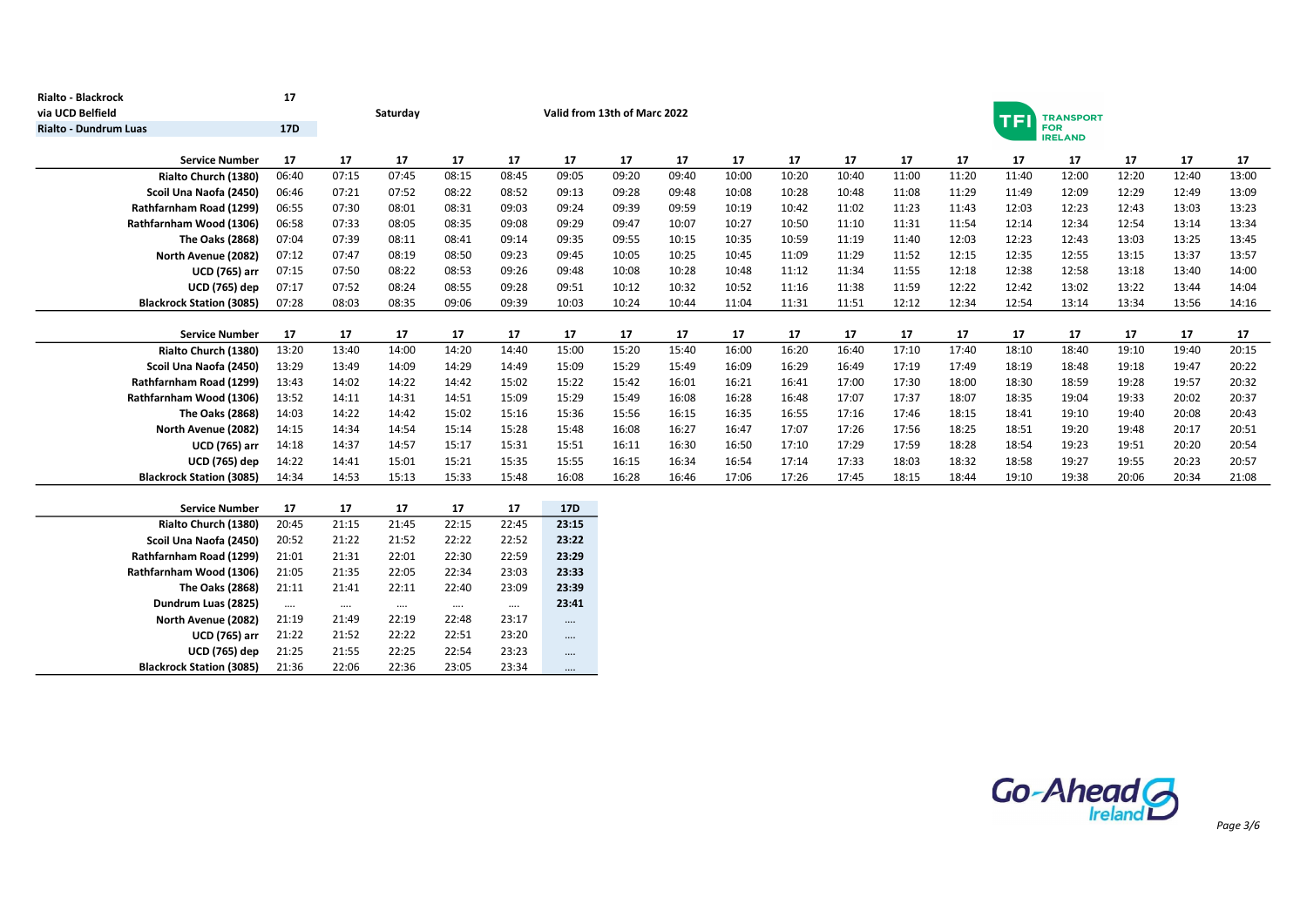| <b>Blackrock - Rialto</b>                    | 17              |                |                |                |                |                |                              |          |          |          |          |                              |          |           |                  |          |          |          |  |  |
|----------------------------------------------|-----------------|----------------|----------------|----------------|----------------|----------------|------------------------------|----------|----------|----------|----------|------------------------------|----------|-----------|------------------|----------|----------|----------|--|--|
| via UCD Belfield                             |                 |                | Saturday       |                |                |                | Valid from 13th of Marc 2022 |          |          |          |          |                              |          | <b>TF</b> | <b>TRANSPORT</b> |          |          |          |  |  |
| Dundrum - Rialto                             | 17 <sub>D</sub> |                |                |                |                |                |                              |          |          |          |          | <b>FOR</b><br><b>IRELAND</b> |          |           |                  |          |          |          |  |  |
| <b>Service Number</b>                        | 17D             | 17             | 17             | 17             | 17             | 17             | 17                           | 17       | 17       | 17       | 17       | 17                           | 17       | 17        | 17               | 17       | 17       | 17       |  |  |
| <b>Blackrock Station (3085)</b>              | $\cdots$        | 07:05          | 07:35          | 08:05          | 08:35          | 09:05          | 09:30                        | 10:00    | 10:20    | 10:40    | 11:00    | 11:20                        | 11:40    | 12:00     | 12:20            | 12:40    | 13:00    | 13:20    |  |  |
| <b>UCD (765) arr</b>                         |                 | 07:14          | 07:44          | 08:14          | 08:44          | 09:15          | 09:41                        | 10:11    | 10:31    | 10:51    | 11:11    | 11:31                        | 11:51    | 12:12     | 12:32            | 12:52    | 13:12    | 13:32    |  |  |
| <b>UCD (765) dep</b>                         | $\cdots$        | 07:17          | 07:47          | 08:17          | 08:48          | 09:19          | 09:45                        | 10:15    | 10:35    | 10:55    | 11:15    | 11:35                        | 11:55    | 12:16     | 12:36            | 12:56    | 13:16    | 13:36    |  |  |
| North Avenue (2072)                          | $\cdots$        | 07:20          | 07:52          | 08:22          | 08:53          | 09:24          | 09:50                        | 10:20    | 10:41    | 11:01    | 11:21    | 11:41                        | 12:01    | 12:22     | 12:42            | 13:02    | 13:21    | 13:41    |  |  |
| Dundrum Luas (2825)                          | 06:40           | $\cdots$       | $\cdots$       | $\cdots$       | $\cdots$       | $\cdots$       | $\cdots$                     | $\cdots$ | $\cdots$ | $\cdots$ | $\cdots$ | $\cdots$                     | $\cdots$ | $\cdots$  | $\cdots$         | $\cdots$ | $\cdots$ | $\cdots$ |  |  |
| Notre Dame School (2867)                     | 06:42           | 07:28          | 08:00          | 08:30          | 09:01          | 09:34          | 10:00                        | 10:30    | 10:52    | 11:12    | 11:32    | 11:52                        | 12:12    | 12:33     | 12:53            | 13:13    | 13:35    | 13:55    |  |  |
| St Mary's School (1329)                      | 06:48           | 07:34          | 08:06          | 08:36          | 09:07          | 09:40          | 10:06                        | 10:37    | 10:59    | 11:19    | 11:39    | 11:59                        | 12:19    | 12:40     | 13:02            | 13:22    | 13:42    | 14:02    |  |  |
| Terenure (1336)                              | 06:53           | 07:39          | 08:11          | 08:41          | 09:12          | 09:46          | 10:12                        | 10:44    | 11:06    | 11:26    | 11:46    | 12:06                        | 12:26    | 12:47     | 13:10            | 13:30    | 13:49    | 14:09    |  |  |
| Scoil Colm (2466)                            | 07:00           | 07:46          | 08:18          | 08:49          | 09:21          | 09:56          | 10:22                        | 10:56    | 11:18    | 11:38    | 11:58    | 12:18                        | 12:38    | 12:59     | 13:22            | 13:42    | 14:01    | 14:21    |  |  |
| Rialto Church (1367)                         | 07:08           | 07:54          | 08:26          | 08:57          | 09:29          | 10:05          | 10:31                        | 11:06    | 11:28    | 11:48    | 12:08    | 12:28                        | 12:48    | 13:09     | 13:32            | 13:52    | 14:11    | 14:31    |  |  |
|                                              |                 |                |                |                |                |                |                              |          |          |          |          |                              |          |           |                  |          |          |          |  |  |
| <b>Service Number</b>                        | 17              | 17             | 17             | 17             | 17             | 17             | 17                           | 17       | 17       | 17       | 17       | 17                           | 17       | 17        | 17               | 17       | 17       | 17       |  |  |
| <b>Blackrock Station (3085)</b>              | 13:40           | 14:00          | 14:20          | 14:40          | 15:00          | 15:20          | 15:40                        | 16:00    | 16:20    | 16:40    | 17:00    | 17:20                        | 17:40    | 18:10     | 18:40            | 19:10    | 19:40    | 20:10    |  |  |
| <b>UCD (765) arr</b>                         | 13:52           | 14:12          | 14:32          | 14:52          | 15:12          | 15:32          | 15:52                        | 16:12    | 16:32    | 16:52    | 17:12    | 17:32                        | 17:51    | 18:21     | 18:51            | 19:20    | 19:50    | 20:19    |  |  |
| <b>UCD (765) dep</b>                         | 13:56           | 14:16          | 14:36          | 14:56          | 15:16          | 15:36          | 15:56                        | 16:16    | 16:36    | 16:56    | 17:16    | 17:36                        | 17:55    | 18:25     | 18:55            | 19:24    | 19:54    | 20:22    |  |  |
| North Avenue (2072)                          | 14:01           | 14:21          | 14:40          | 15:00          | 15:20          | 15:40          | 16:00                        | 16:20    | 16:40    | 17:00    | 17:20    | 17:40                        | 17:59    | 18:29     | 18:59            | 19:28    | 19:58    | 20:26    |  |  |
| Notre Dame School (2867)                     | 14:15           | 14:35          | 14:52          | 15:12          | 15:32          | 15:52          | 16:12                        | 16:32    | 16:52    | 17:12    | 17:32    | 17:52                        | 18:10    | 18:40     | 19:10            | 19:39    | 20:07    | 20:35    |  |  |
| St Mary's School (1329)                      | 14:22           | 14:42          | 14:59          | 15:19          | 15:39          | 15:59          | 16:19                        | 16:39    | 16:59    | 17:19    | 17:39    | 17:59                        | 18:17    | 18:46     | 19:16            | 19:45    | 20:15    | 20:43    |  |  |
| Terenure (1336)                              | 14:29           | 14:49          | 15:06          | 15:26          | 15:46          | 16:06          | 16:26                        | 16:46    | 17:06    | 17:26    | 17:46    | 18:06                        | 18:24    | 18:53     | 19:23            | 19:52    | 20:20    | 20:48    |  |  |
| Scoil Colm (2466)                            | 14:41           | 15:01          | 15:18          | 15:38          | 15:58          | 16:18          | 16:38                        | 16:58    | 17:18    | 17:38    | 17:58    | 18:18                        | 18:35    | 19:03     | 19:33            | 20:02    | 20:30    | 20:58    |  |  |
| Rialto Church (1367)                         | 14:51           | 15:11          | 15:28          | 15:48          | 16:08          | 16:28          | 16:48                        | 17:08    | 17:28    | 17:48    | 18:08    | 18:28                        | 18:45    | 19:12     | 19:42            | 20:11    | 20:39    | 21:07    |  |  |
|                                              |                 |                |                |                |                |                |                              |          |          |          |          |                              |          |           |                  |          |          |          |  |  |
| <b>Service Number</b>                        | 17              | 17             | 17             | 17             | 17             | 17             |                              |          |          |          |          |                              |          |           |                  |          |          |          |  |  |
| <b>Blackrock Station (3085)</b>              | 20:40           | 21:10          | 21:40          | 22:15          | 22:45          | 23:15          |                              |          |          |          |          |                              |          |           |                  |          |          |          |  |  |
| <b>UCD (765) arr</b><br><b>UCD (765) dep</b> | 20:49           | 21:19          | 21:49          | 22:24<br>22:27 | 22:54          | 23:24<br>23:27 |                              |          |          |          |          |                              |          |           |                  |          |          |          |  |  |
| North Avenue (2072)                          | 20:52<br>20:56  | 21:22<br>21:26 | 21:52<br>21:56 | 22:31          | 22:57<br>23:01 | 23:31          |                              |          |          |          |          |                              |          |           |                  |          |          |          |  |  |
| Notre Dame School (2867)                     | 21:05           | 21:34          | 22:04          | 22:39          | 23:09          | 23:39          |                              |          |          |          |          |                              |          |           |                  |          |          |          |  |  |
| St Mary's School (1329)                      | 21:11           | 21:40          | 22:09          | 22:44          | 23:14          | 23:44          |                              |          |          |          |          |                              |          |           |                  |          |          |          |  |  |
| Terenure (1336)                              | 21:16           | 21:45          | 22:14          | 22:48          | 23:18          | 23:47          |                              |          |          |          |          |                              |          |           |                  |          |          |          |  |  |
| Scoil Colm (2466)                            | 21:25           | 21:53          | 22:22          | 22:56          | 23:26          | 23:55          |                              |          |          |          |          |                              |          |           |                  |          |          |          |  |  |
| Rialto Church (1367)                         | 21:33           | 22:01          | 22:30          | 23:04          | 23:34          | 24:03          |                              |          |          |          |          |                              |          |           |                  |          |          |          |  |  |
|                                              |                 |                |                |                |                |                |                              |          |          |          |          |                              |          |           |                  |          |          |          |  |  |

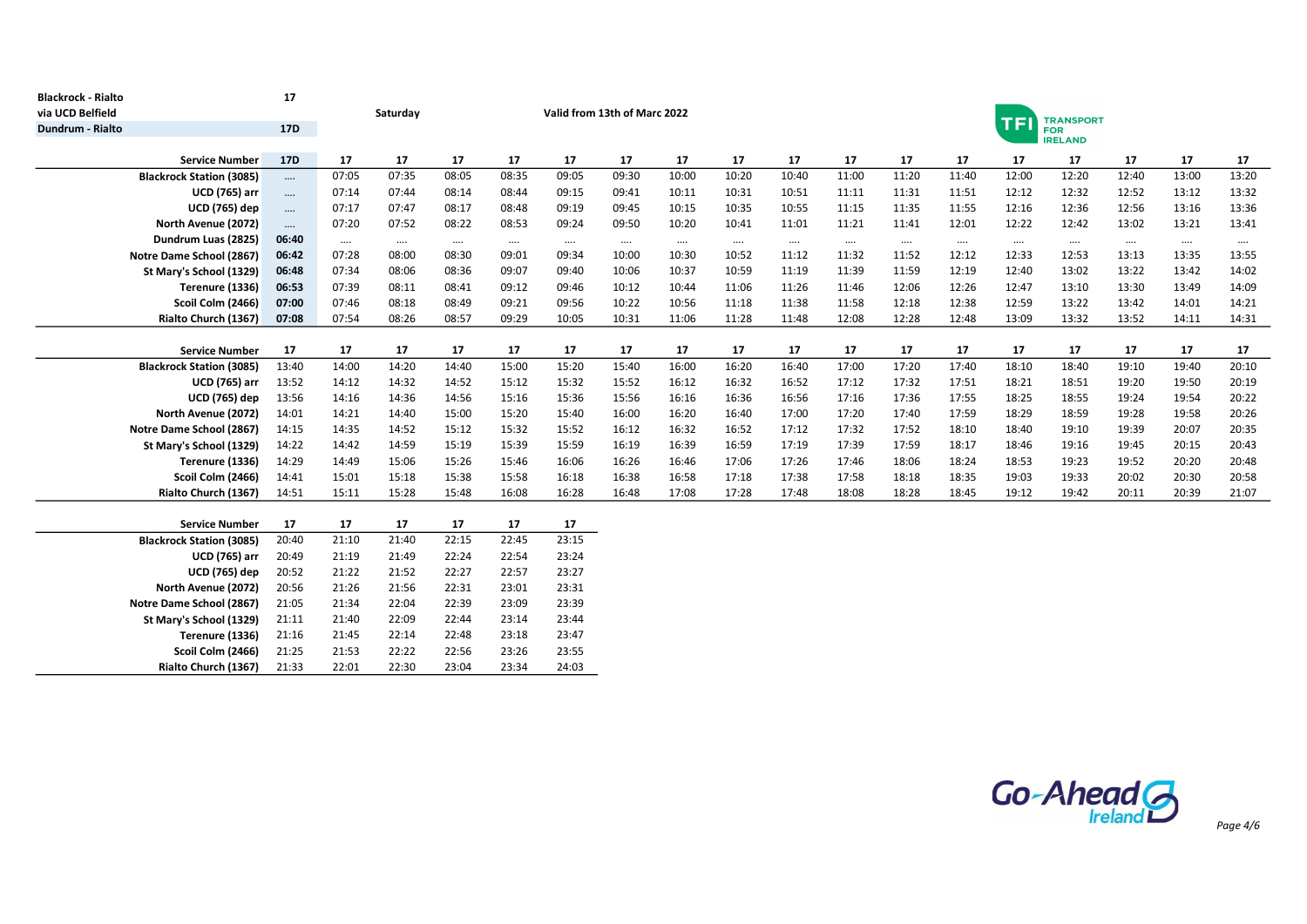| <b>Rialto - Blackrock</b>       | 17         |          |          |          |          |          |                              |          |          |          |            |       |                                |       |                              |       |       |       |  |  |
|---------------------------------|------------|----------|----------|----------|----------|----------|------------------------------|----------|----------|----------|------------|-------|--------------------------------|-------|------------------------------|-------|-------|-------|--|--|
| via UCD Belfield                |            |          | Sunday   |          |          |          | Valid from 13th of Marc 2022 |          |          |          |            |       | <b>TRANSPORT</b><br><b>TFI</b> |       |                              |       |       |       |  |  |
| <b>Rialto - Dundrum</b>         | <b>17D</b> |          |          |          |          |          |                              |          |          |          |            |       |                                |       | <b>FOR</b><br><b>IRELAND</b> |       |       |       |  |  |
|                                 |            |          |          |          |          |          |                              |          |          |          |            |       |                                |       |                              |       |       |       |  |  |
| <b>Service Number</b>           | 17         | 17       | 17       | 17       | 17       | 17       | 17                           | 17       | 17       | 17       | 17         | 17    | 17                             | 17    | 17                           | 17    | 17    | 17    |  |  |
| Rialto Church (1380)            | 08:45      | 09:15    | 09:45    | 10:20    | 10:55    | 11:25    | 11:55                        | 12:25    | 12:55    | 13:25    | 13:55      | 14:25 | 14:55                          | 15:25 | 15:55                        | 16:25 | 16:55 | 17:25 |  |  |
| Scoil Una Naofa (2450)          | 08:52      | 09:22    | 09:52    | 10:27    | 11:02    | 11:33    | 12:03                        | 12:33    | 13:04    | 13:34    | 14:04      | 14:34 | 15:04                          | 15:33 | 16:03                        | 16:33 | 17:03 | 17:33 |  |  |
| Rathfarnham Road (1299)         | 09:00      | 09:31    | 10:01    | 10:36    | 11:14    | 11:45    | 12:15                        | 12:45    | 13:17    | 13:47    | 14:17      | 14:47 | 15:17                          | 15:44 | 16:14                        | 16:44 | 17:14 | 17:44 |  |  |
| Rathfarnham Wood (1306)         | 09:04      | 09:35    | 10:05    | 10:41    | 11:19    | 11:50    | 12:23                        | 12:53    | 13:24    | 13:54    | 14:24      | 14:54 | 15:24                          | 15:51 | 16:21                        | 16:51 | 17:21 | 17:51 |  |  |
| The Oaks (2868)                 | 09:10      | 09:41    | 10:11    | 10:48    | 11:27    | 11:58    | 12:31                        | 13:01    | 13:32    | 14:02    | 14:32      | 15:02 | 15:32                          | 15:58 | 16:28                        | 16:58 | 17:28 | 17:58 |  |  |
| North Avenue (2082)             | 09:18      | 09:49    | 10:19    | 10:56    | 11:35    | 12:06    | 12:41                        | 13:11    | 13:42    | 14:12    | 14:42      | 15:12 | 15:42                          | 16:07 | 16:37                        | 17:07 | 17:37 | 18:07 |  |  |
| <b>UCD (765) arr</b>            | 09:21      | 09:52    | 10:22    | 10:59    | 11:38    | 12:10    | 12:45                        | 13:15    | 13:46    | 14:16    | 14:46      | 15:16 | 15:46                          | 16:11 | 16:41                        | 17:11 | 17:41 | 18:11 |  |  |
| <b>UCD (765) dep</b>            | 09:23      | 09:54    | 10:25    | 11:02    | 11:42    | 12:14    | 12:49                        | 13:19    | 13:50    | 14:20    | 14:50      | 15:20 | 15:50                          | 16:15 | 16:45                        | 17:15 | 17:45 | 18:15 |  |  |
| <b>Blackrock Station (3085)</b> | 09:34      | 10:05    | 10:36    | 11:13    | 11:54    | 12:26    | 13:01                        | 13:31    | 14:02    | 14:32    | 15:02      | 15:32 | 16:02                          | 16:27 | 16:57                        | 17:27 | 17:57 | 18:27 |  |  |
|                                 |            |          |          |          |          |          |                              |          |          |          |            |       |                                |       |                              |       |       |       |  |  |
| <b>Service Number</b>           | 17         | 17       | 17       | 17       | 17       | 17       | 17                           | 17       | 17       | 17       | <b>17D</b> |       |                                |       |                              |       |       |       |  |  |
| Rialto Church (1380)            | 17:55      | 18:25    | 18:55    | 19:25    | 19:50    | 20:20    | 20:50                        | 21:15    | 21:45    | 22:15    | 22:45      |       |                                |       |                              |       |       |       |  |  |
| Scoil Una Naofa (2450)          | 18:03      | 18:33    | 19:03    | 19:32    | 19:57    | 20:27    | 20:57                        | 21:22    | 21:52    | 22:22    | 22:52      |       |                                |       |                              |       |       |       |  |  |
| Rathfarnham Road (1299)         | 18:14      | 18:44    | 19:14    | 19:42    | 20:06    | 20:36    | 21:06                        | 21:30    | 22:01    | 22:30    | 23:00      |       |                                |       |                              |       |       |       |  |  |
| Rathfarnham Wood (1306)         | 18:21      | 18:50    | 19:20    | 19:46    | 20:10    | 20:40    | 21:10                        | 21:34    | 22:04    | 22:34    | 23:04      |       |                                |       |                              |       |       |       |  |  |
| The Oaks (2868)                 | 18:28      | 18:56    | 19:26    | 19:52    | 20:16    | 20:46    | 21:16                        | 21:40    | 22:10    | 22:40    | 23:10      |       |                                |       |                              |       |       |       |  |  |
| Dundrum Luas (2825)             | $\cdots$   | $\cdots$ | $\cdots$ | $\cdots$ | $\cdots$ | $\cdots$ | $\cdots$                     | $\cdots$ | $\cdots$ | $\cdots$ | 23:12      |       |                                |       |                              |       |       |       |  |  |
| North Avenue (2082)             | 18:37      | 19:05    | 19:35    | 20:00    | 20:24    | 20:54    | 21:24                        | 21:48    | 22:18    | 22:48    | $\cdots$   |       |                                |       |                              |       |       |       |  |  |
| <b>UCD (765) arr</b>            | 18:41      | 19:09    | 19:38    | 20:03    | 20:27    | 20:57    | 21:27                        | 21:51    | 22:21    | 22:51    |            |       |                                |       |                              |       |       |       |  |  |
| <b>UCD (765) dep</b>            | 18:45      | 19:13    | 19:41    | 20:06    | 20:30    | 21:00    | 21:30                        | 21:54    | 22:24    | 22:54    | $\cdots$   |       |                                |       |                              |       |       |       |  |  |
| <b>Blackrock Station (3085)</b> | 18:57      | 19:24    | 19:52    | 20:17    | 20:41    | 21:11    | 21:41                        | 22:05    | 22:35    | 23:05    | $\cdots$   |       |                                |       |                              |       |       |       |  |  |